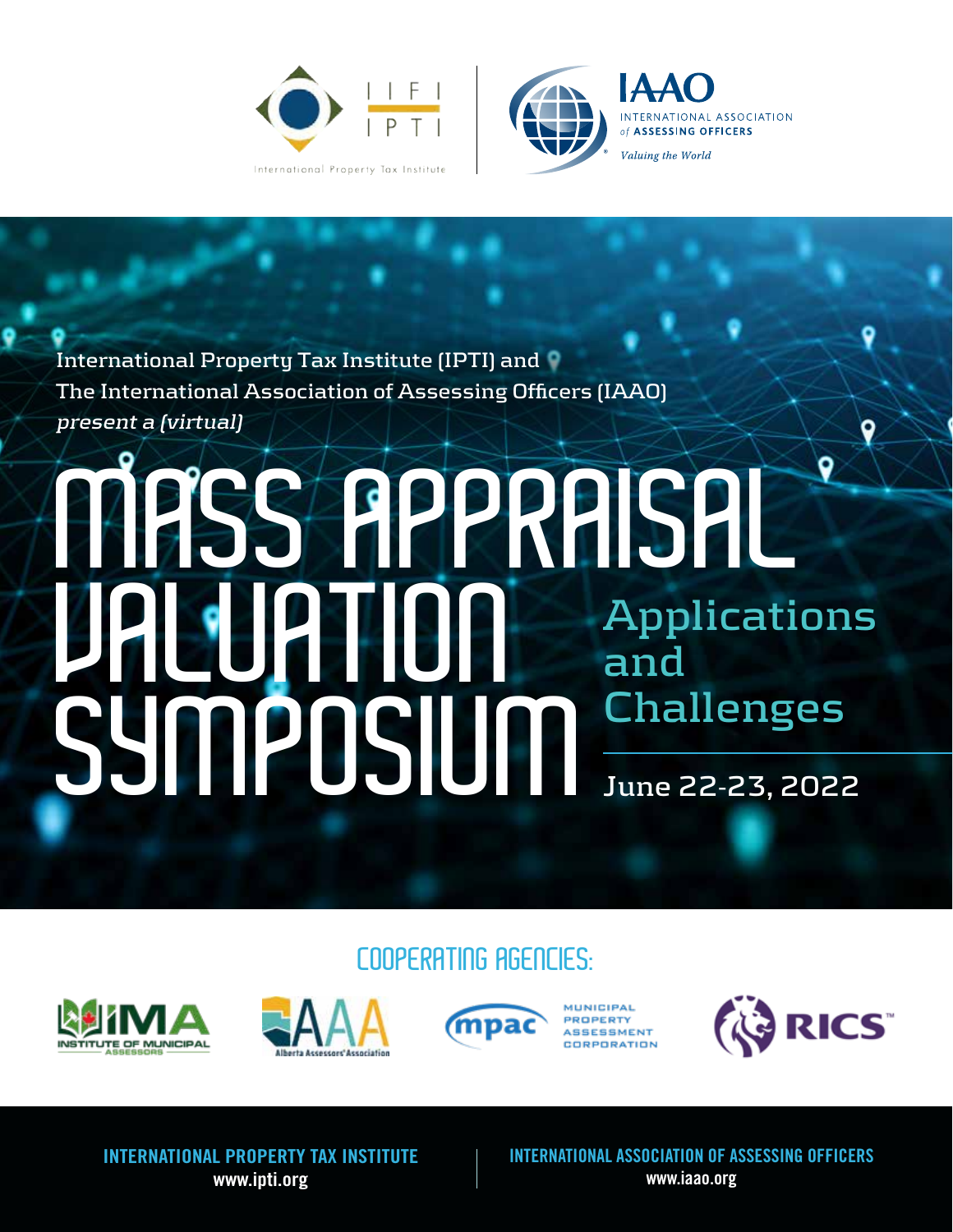#### PRESENTERS / SPEAKERS <sup>P Symposium Chair:</sup>

**Paul Sanderson, President, IPTI**

**Pat Alesandrini**, CAE, RES, Hillsborough County Property Appraiser's Office, Tampa, Florida, USA

**John Berry**, Director for Property Professional Services, Valuation Office Agency, UK

> **Ben Bervoets**, Strategic Product Manager, Centric, The Netherlands

**Richard Borst**, Senior Scientist, Tyler Technologies, USA

**James Bryan**, Senior Data Scientist, MPAC, Canada

**Janet Channing**, Managing Director, MetGovis, South Africa

**Larry Clark**, CAE, FIAAO, Director, Strategic Initiatives, IAAO, USA

**Margie Cusack**, FIAAO, formerly Cook County Assessor's Office, USA

**Dzurllkanian Zulkarnain Bin Daud**, Professor MADY, Universiti Teknologi, Malaysia

> **Alan S. Dornfest**, AAS, FIAAO, Idaho State Tax Commission, USA

**Willy Govender**, Consultant, Terra Analytics, South Africa

**Craig Handsor**, Manager, Assessment & Mass Appraisal, MPAC, Canada

**Anete M**ā**ra Harkevi**č**a**, Senior Methodology Expert, The State Land Service, Latvia

**Brent Jones**, Global Manager Cadastral/ Land Records, ESRI, USA

**Shelley Graham**, Director, Research and Advisory Services (Income), MPAC, Canada

**Robert Kastelein**, Academic Researcher Erasmus Study Centre, Netherlands

**Rudd Kathmann**, The Netherlands Council for Real Estate Assessment

**Marco Kuijper**, Strategy Developer, The Netherlands Council for Real Estate Assessment

> **Ashley Lathrop**, Senior Director of Business Innovation, IAAO, USA

**Greg Martino**, VP & Chief Valuation & Standards Officer Valuation and Assessment Standards, MPAC, Canada

**Anneke Monsma**, Research Fellow, ESBL, The Netherlands

**Joshua Myers**, Consultant, Josh Myers Valuation Solutions, Texas, USA

**Fred Nicely**, Senior Tax Counsel, COST, USA

**Wade Patterson**, President, IAAO, USA

**Carlos Resendes**, Director, IPTI, Canada

**Paul Sanderson**, President, IPTI, UK

**Arjen Schep**, Research Manager and Academic Research, Erasmus Study Centre for Taxes of Sub Central Governments, The Netherlands

**Rosa Tchao**, Principal Valuation Surveyor, Rating & Valuation Department, Hong Hong SAR, China

**Russ Thimgan**, Thimgan and Associates, USA

**Rebecca Vorstermans**, VP, Stakeholder Relations & Communications, PVSC, Canada

> **James H. Walker**, Wisconsin Department of Revenue, USA

> > **John Watling**, Canada

**Joseph Wehrli**, Enterprise Architecture Manager, Tyler Technologies, USA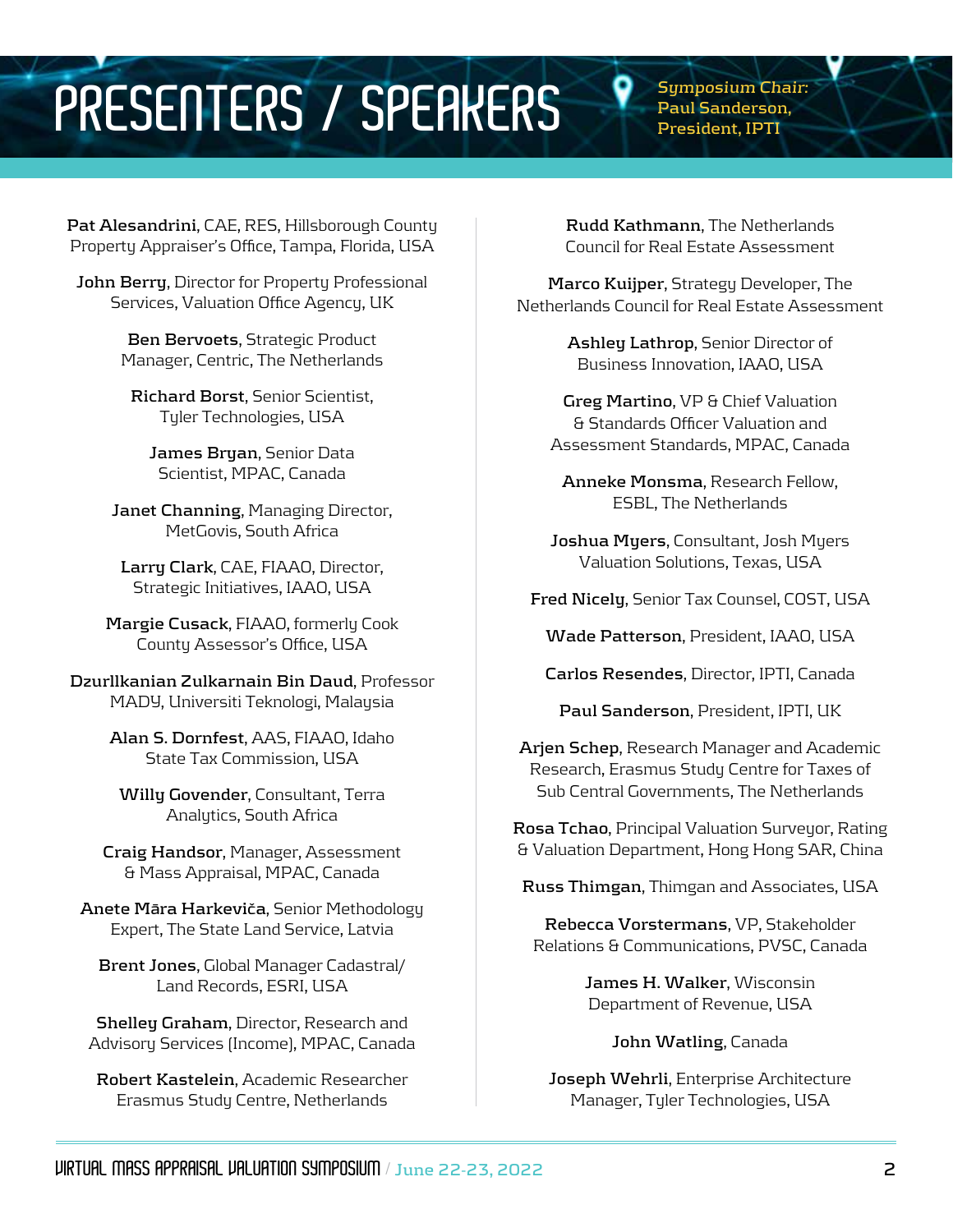## **AGENDA** - JUNE 22, 2022 <sup>P Please note all times **PGENDAylig**</sup>

**are in Eastern Daylight Time (EDT)**

| Time (EDT)          | <b>Topic</b>                                                                                                            | Presenter                                           |  |  |
|---------------------|-------------------------------------------------------------------------------------------------------------------------|-----------------------------------------------------|--|--|
| $9:30$ am           | <b>Opening Remarks</b>                                                                                                  | Paul Sanderson, UK, and Wade Patterson, USA         |  |  |
| $9:45-11:45$ am     | SESSION 1: CURRENT APPLICATIONS AND CHALLENGES-EXPERIENCE SHARING                                                       |                                                     |  |  |
|                     | <b>Property Taxation in Developing Countries</b><br>to Create Resilient Cities                                          | Willy Govender, South Africa                        |  |  |
|                     | MRA Model for Computer Assisted Mass Appraisal (CAMA)<br>Application for Rating in Malaysia                             | Dzurllkanian Zulkarnain Bin Daud, Malaysia          |  |  |
|                     | Serbia's Mass Appraisal Experience                                                                                      | Russ Thimgan, USA                                   |  |  |
|                     | Automated Valuation Model (AVM) Utilization                                                                             | Ben Bervoets, The Netherlands                       |  |  |
| 11:45 $am-12:00$ pm | <b>Questions and Answers</b>                                                                                            |                                                     |  |  |
| 12:00-12:40 pm      | <b>Break</b>                                                                                                            |                                                     |  |  |
| 12:40-2:10 pm       | <b>SESSION 2: RECENT ADVANCEMENTS AND DEVELOPMENTS</b>                                                                  |                                                     |  |  |
|                     | <b>I</b> Using Artificial Intelligence Techniques to Develop Mass<br>Appraisal Models for Private Sector Use in Belgium | Richard Borst, USA                                  |  |  |
|                     | How Machine Learning Computing Models<br>Influence Cloud-Native CAMA System Design                                      | Joseph Wehrli, USA                                  |  |  |
|                     | Time-Adjusting Sale Prices in a Wildly-<br><b>Fluctuating Pandemic Housing Market</b>                                   | Joshua Myers, USA                                   |  |  |
| $2:10-2:25$ pm      | <b>Questions and Answers</b>                                                                                            |                                                     |  |  |
| $2:25-2:45$ pm      | <b>Break</b>                                                                                                            |                                                     |  |  |
|                     | SESSION 3: REAL ESTATE MARKETS AND MASS APPRAISAL APPLICATIONS IN TURBULENT TIMES                                       |                                                     |  |  |
| $2:45 - 4:45$ pm    | Mhat Makes a Real Estate Market Transparent?                                                                            | Ruud Kathmann and Marco Kuijper, The<br>Netherlands |  |  |
|                     | Rising to the Challenges of Annual Revaluations During<br>Economic and Social Turbulence in Hong Kong                   | Rosa Tchao, Hong Kong                               |  |  |
|                     | <b>Unrest and Looting: Revaluation Dilemmas</b>                                                                         | Janet Channing, South Africa                        |  |  |
|                     | Challenges of Valuing Business Properties<br><b>During Turbulent Times</b>                                              | Greg Martino, Canada                                |  |  |
| $4:45-5:00$ pm      | <b>Questions and Answers</b>                                                                                            |                                                     |  |  |
| $5:00$ pm           | Day 1 Concludes                                                                                                         |                                                     |  |  |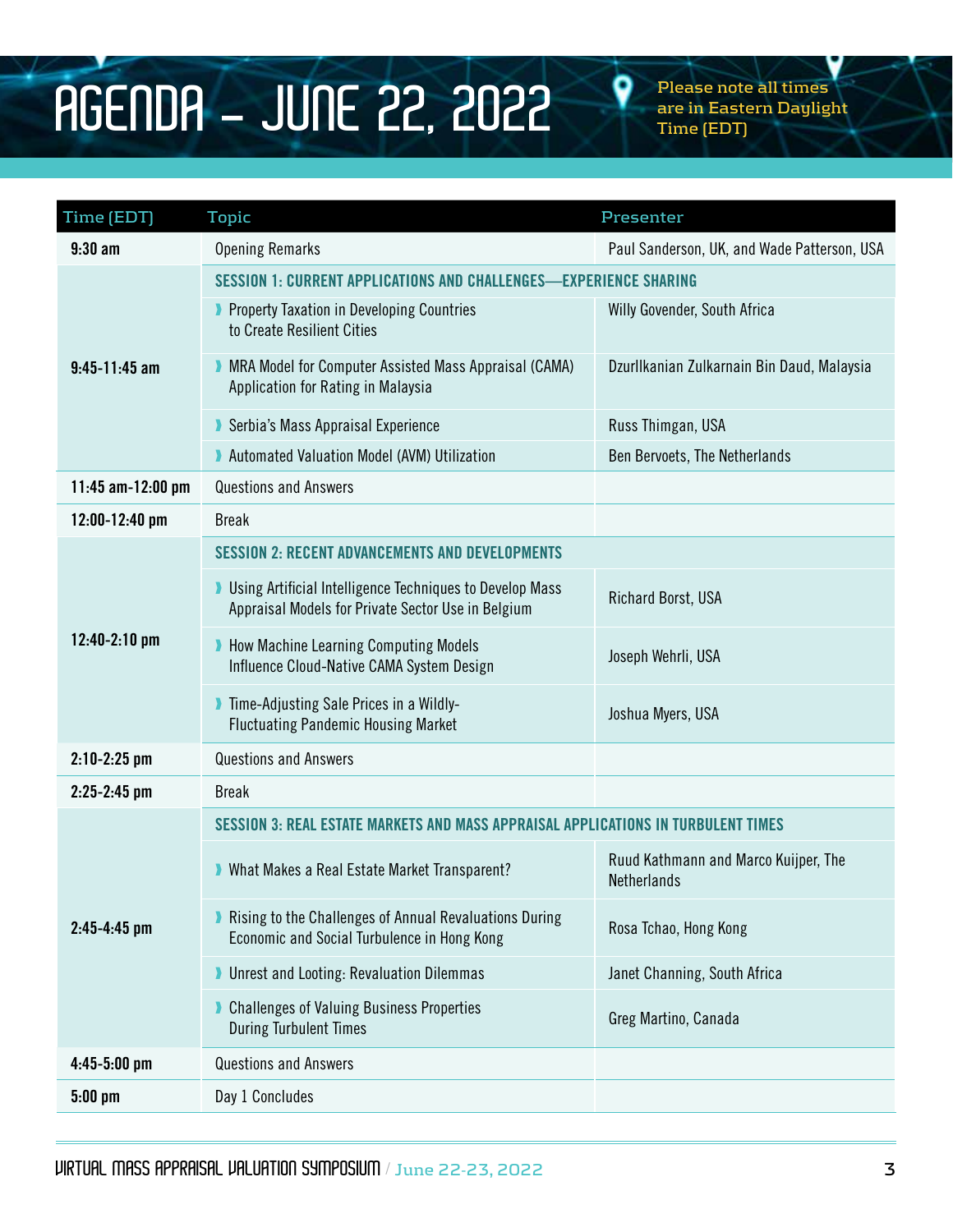### **AGENDA** - JUNE 23, 2022 <sup>P Please note all times</sup>

**are in Eastern Daylight Time (EDT)**

| Time (EDT)         | <b>Topic</b>                                                                                                                                 | Presenter                                                                                          |  |  |
|--------------------|----------------------------------------------------------------------------------------------------------------------------------------------|----------------------------------------------------------------------------------------------------|--|--|
| $9:30-11:00$ am    | <b>SESSION 4: VALUATION, DATA AND TECHNOLOGY</b>                                                                                             |                                                                                                    |  |  |
|                    | Valuing Light Industrial Properties: Comparing<br><b>Results from Classical Statistical Models</b><br>and Artificial Intelligence Techniques | Richard Borst and James Walker, USA                                                                |  |  |
|                    | Business Property Valuation - The Data Dilemma                                                                                               | John Watling and Shelley Graham, Canada                                                            |  |  |
|                    | Interaction Between Sustainable Adaptation<br>of Buildings and Value and Property Tax                                                        | Arjen Schep, Anneke Monsma, and<br>Robert Kastelein, The Netherlands                               |  |  |
| $11:00-11:15$ am   | <b>Break</b>                                                                                                                                 |                                                                                                    |  |  |
| 11:15 $am-1:15$ pm | <b>SESSION 4: VALUATION, DATA AND TECHNOLOGY (CONTINUED)</b>                                                                                 |                                                                                                    |  |  |
|                    | Data Validity and Analysis Process: Quality Control in the<br>Context of Open Data and the Feedback from Data Users                          | Anete Māra Harkeviča, Latvia                                                                       |  |  |
|                    | Mass Appraisal in the Public Sector, Data<br><b>Generation vs Data Collection</b>                                                            | Craig Handsor and James Bryan, Canada                                                              |  |  |
|                    | Leveraging Location in Valuation                                                                                                             | Brent Jones, USA                                                                                   |  |  |
|                    | Cost vs Sales Comparison vs Income<br>Approaches to Valuation                                                                                | Pat Alesandrini, USA                                                                               |  |  |
| $1:15-1:30$ pm     | <b>Questions and Answers</b>                                                                                                                 |                                                                                                    |  |  |
| $1:30-2:00$ pm     | <b>Break</b>                                                                                                                                 |                                                                                                    |  |  |
|                    | <b>SESSION 5: PROPERTY TAX ADMINISTRATION AND BEST PRACTICE</b>                                                                              |                                                                                                    |  |  |
| $2:00 - 3:30$ pm   | Creating a Win-Win Situation with Good<br><b>Property Tax Administrative Practices</b>                                                       | Fred Nicely and Alan S. Dornfest, USA                                                              |  |  |
|                    | What is Your Benchmark?                                                                                                                      | Margie Cusack, USA                                                                                 |  |  |
|                    | Road to Excellence: Application of<br><b>Standards and Best Practices</b>                                                                    | Ashley Lathrop and Larry Clark, USA                                                                |  |  |
| $3:30-3:45$ pm     | <b>Questions and Answers</b>                                                                                                                 |                                                                                                    |  |  |
| $3:45 - 4:45$ pm   | Panel Discussion: Talent at a Turning Point: International<br><b>Panel on Workforce Effectiveness</b>                                        | <b>Chair:</b> Carlos Resendes, Canada<br>Panelists: Rebecca Vorstermans, Canada,<br>John Berry, UK |  |  |
| $4:45-5:00$ pm     | <b>Questions and Answers</b>                                                                                                                 |                                                                                                    |  |  |
| $5:00-5:15$ pm     | <b>Summary and Closing Remarks</b>                                                                                                           | Paul Sanderson, UK, and Wade Patterson, USA                                                        |  |  |
|                    |                                                                                                                                              |                                                                                                    |  |  |